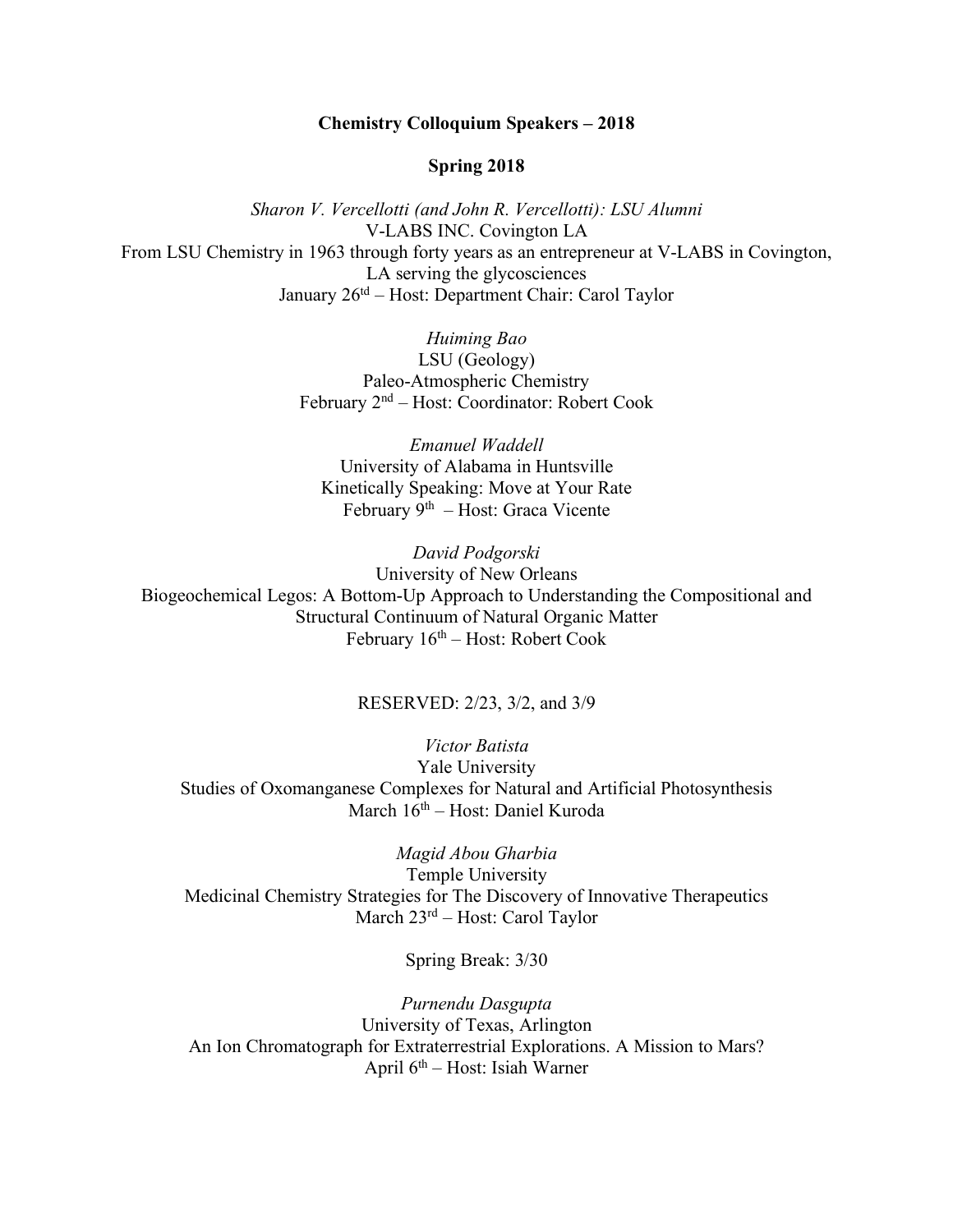*Mike Haley* University of Oregon Phenyl-Acetylene Scaffolding as Receptors for Anions: Synthesis, Supramolecular Chemistry and Emerging Applications April  $13<sup>th</sup>$  – Host: Semin Lee

*Curt Holmes: LSU Alumnus*

Great Batch Incorporated Lithium Batteries for Implantable Biomedical Devices – Chemistry and Applications March 20<sup>th</sup> – Host: Department Chair: Carol Taylor

Graduate Awards (Host: John Pojman): 4/2 Graduate Excellence Research Symposium (Host: Daniel Kuroda): 5/4

## **Fall 2018**

*Kenneth Lopata* Louisiana State University Attochemistry: Simulating Dynamics at the Timescale of Electron Motion August  $31<sup>st</sup> - Host$ : Andy Maverick

> *Gerald Schneider* Louisiana State University Structure and Dynamics in Macromolecular Systems September  $7<sup>th</sup>$  – Host: John Pojman

*Daniel Kuroda* Louisiana State University Old Technique New Tricks: Using Ultrafast Infrared Spectroscopies to Study Dynamics and Structure of Solutions September  $14<sup>th</sup> - Host$ : Les Butler

> *Kalliat T. Valsaraj* Louisiana State University (Chemical Engineering) Fog Chemistry and Air Pollution September 21st – Host: Robert Cook (Coordinator)

*Alexandra Stenson* University of South Alabama Combining Old-school and State of the Art Techniques to Mass Spectral Characterization of Complex Mixtures September  $28<sup>th</sup> - Host$ : Robert Cook (Coordinator)